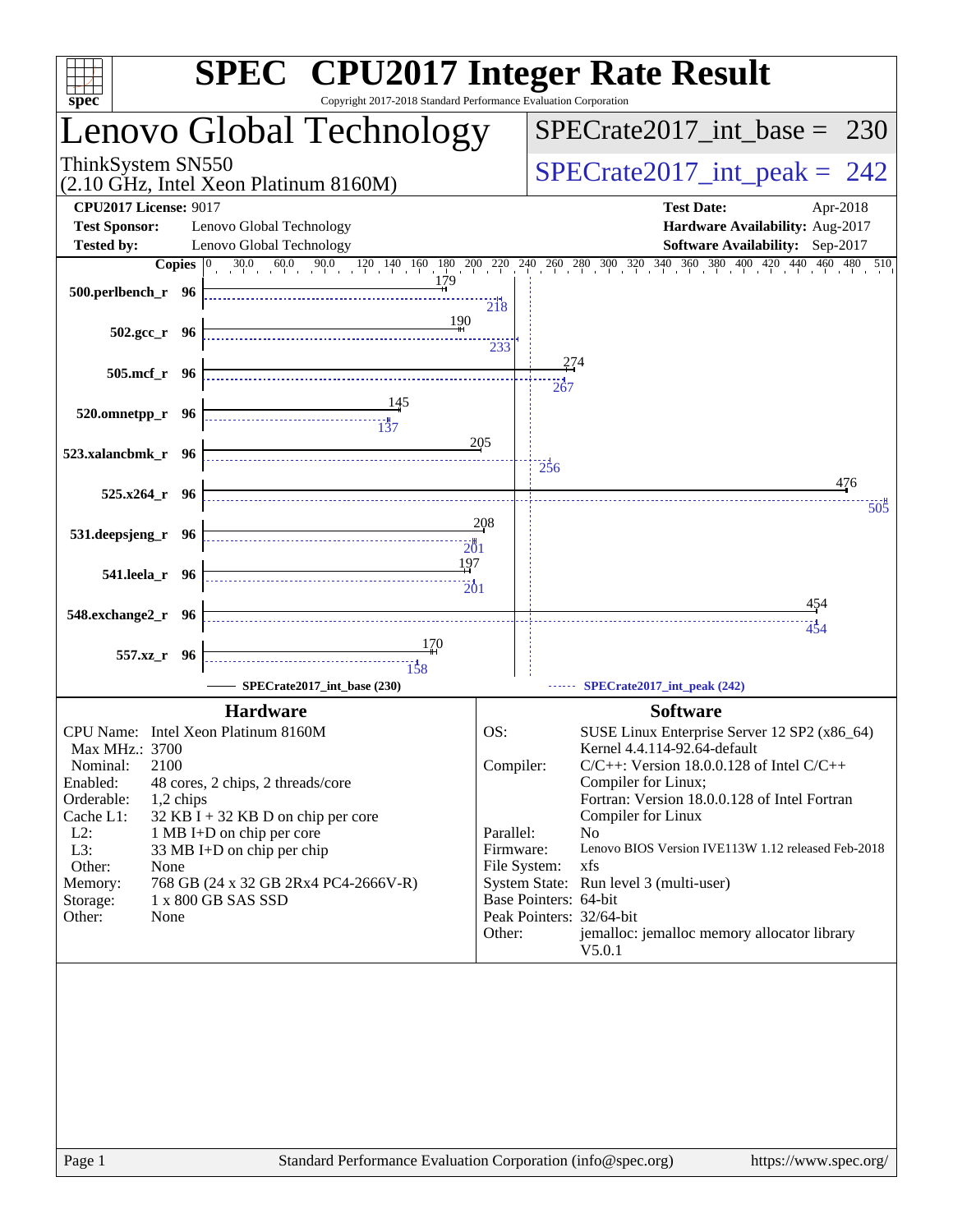

## Lenovo Global Technology

(2.10 GHz, Intel Xeon Platinum 8160M)

ThinkSystem SN550<br>  $\angle (2.10 \text{ GHz. Intel Yoon Plotinum } 8160 \text{M})$   $\angle$  [SPECrate2017\\_int\\_peak =](http://www.spec.org/auto/cpu2017/Docs/result-fields.html#SPECrate2017intpeak) 242

[SPECrate2017\\_int\\_base =](http://www.spec.org/auto/cpu2017/Docs/result-fields.html#SPECrate2017intbase) 230

**[Test Sponsor:](http://www.spec.org/auto/cpu2017/Docs/result-fields.html#TestSponsor)** Lenovo Global Technology **[Hardware Availability:](http://www.spec.org/auto/cpu2017/Docs/result-fields.html#HardwareAvailability)** Aug-2017

**[CPU2017 License:](http://www.spec.org/auto/cpu2017/Docs/result-fields.html#CPU2017License)** 9017 **[Test Date:](http://www.spec.org/auto/cpu2017/Docs/result-fields.html#TestDate)** Apr-2018 **[Tested by:](http://www.spec.org/auto/cpu2017/Docs/result-fields.html#Testedby)** Lenovo Global Technology **[Software Availability:](http://www.spec.org/auto/cpu2017/Docs/result-fields.html#SoftwareAvailability)** Sep-2017

#### **[Results Table](http://www.spec.org/auto/cpu2017/Docs/result-fields.html#ResultsTable)**

|                                  | <b>Base</b>   |                |       |                |       | <b>Peak</b>    |       |               |                |              |                |              |                |              |
|----------------------------------|---------------|----------------|-------|----------------|-------|----------------|-------|---------------|----------------|--------------|----------------|--------------|----------------|--------------|
| <b>Benchmark</b>                 | <b>Copies</b> | <b>Seconds</b> | Ratio | <b>Seconds</b> | Ratio | <b>Seconds</b> | Ratio | <b>Copies</b> | <b>Seconds</b> | <b>Ratio</b> | <b>Seconds</b> | <b>Ratio</b> | <b>Seconds</b> | <b>Ratio</b> |
| $500.$ perlbench_r               | 96            | 850            | 180   | 864            | 177   | 852            | 179   | 96            | 694            | 220          | 703            | 218          | 703            | 218          |
| 502.gcc_r                        | 96            | 714            | 190   | 719            | 189   | 705            | 193   | 96            | 584            | 233          | 584            | 233          | 584            | 233          |
| $505$ .mcf r                     | 96            | 566            | 274   | 565            | 275   | 578            | 269   | 96            | 581            | 267          | 582            | 266          | 582            | 267          |
| 520.omnetpp_r                    | 96            | 871            | 145   | 871            | 145   | 865            | 146   | 96            | 913            | 138          | 925            | 136          | 920            | <u>137</u>   |
| 523.xalancbmk r                  | 96            | 494            | 205   | 494            | 205   | 493            | 206   | 96            | 395            | 257          | 396            | 256          | 395            | 256          |
| 525.x264 r                       | 96            | 353            | 476   | 354            | 475   | 353            | 477   | 96            | 334            | 504          | 332            | 506          | 333            | 505          |
| 531.deepsjeng_r                  | 96            | 531            | 207   | 529            | 208   | 529            | 208   | 96            | 552            | 199          | 549            | 201          | 546            | 202          |
| 541.leela r                      | 96            | 804            | 198   | 823            | 193   | 808            | 197   | 96            | 795            | 200          | 792            | 201          | 792            | 201          |
| 548.exchange2_r                  | 96            | 555            | 454   | 554            | 454   | 554            | 454   | 96            | 554            | 454          | 554            | 454          | 555            | 453          |
| 557.xz r                         | 96            | 601            | 173   | 611            | 170   | 615            | 169   | 96            | 656            | 158          | 655            | 158          | 653            | 159          |
| $SPECrate2017$ int base =<br>230 |               |                |       |                |       |                |       |               |                |              |                |              |                |              |
| $CDDCD = 1.4047 + 1.1$           |               |                | A     |                |       |                |       |               |                |              |                |              |                |              |

**[SPECrate2017\\_int\\_peak =](http://www.spec.org/auto/cpu2017/Docs/result-fields.html#SPECrate2017intpeak) 242**

Results appear in the [order in which they were run](http://www.spec.org/auto/cpu2017/Docs/result-fields.html#RunOrder). Bold underlined text [indicates a median measurement](http://www.spec.org/auto/cpu2017/Docs/result-fields.html#Median).

#### **[Submit Notes](http://www.spec.org/auto/cpu2017/Docs/result-fields.html#SubmitNotes)**

 The numactl mechanism was used to bind copies to processors. The config file option 'submit' was used to generate numactl commands to bind each copy to a specific processor. For details, please see the config file.

### **[Operating System Notes](http://www.spec.org/auto/cpu2017/Docs/result-fields.html#OperatingSystemNotes)**

Stack size set to unlimited using "ulimit -s unlimited"

#### **[General Notes](http://www.spec.org/auto/cpu2017/Docs/result-fields.html#GeneralNotes)**

Environment variables set by runcpu before the start of the run: LD\_LIBRARY\_PATH = "/home/cpu2017.1.0.2.ic18.0/lib/ia32:/home/cpu2017.1.0.2.ic18.0/lib/intel64" LD\_LIBRARY\_PATH = "\$LD\_LIBRARY\_PATH:/home/cpu2017.1.0.2.ic18.0/je5.0.1-32:/home/cpu2017.1.0.2.ic18.0/je5.0.1-64" Binaries compiled on a system with 1x Intel Core i7-4790 CPU + 32GB RAM memory using Redhat Enterprise Linux 7.4 Transparent Huge Pages enabled by default Prior to runcpu invocation Filesystem page cache synced and cleared with: sync; echo 3> /proc/sys/vm/drop\_caches runcpu command invoked through numactl i.e.: numactl --interleave=all runcpu <etc> jemalloc: configured and built at default for 32bit (i686) and 64bit (x86\_64) targets; jemalloc: built with the RedHat Enterprise 7.4, and the system compiler gcc 4.8.5; jemalloc: sources avilable from jemalloc.net or

| Page 2 | Standard Performance Evaluation Corporation (info@spec.org) | https://www.spec.org/ |
|--------|-------------------------------------------------------------|-----------------------|
|        |                                                             |                       |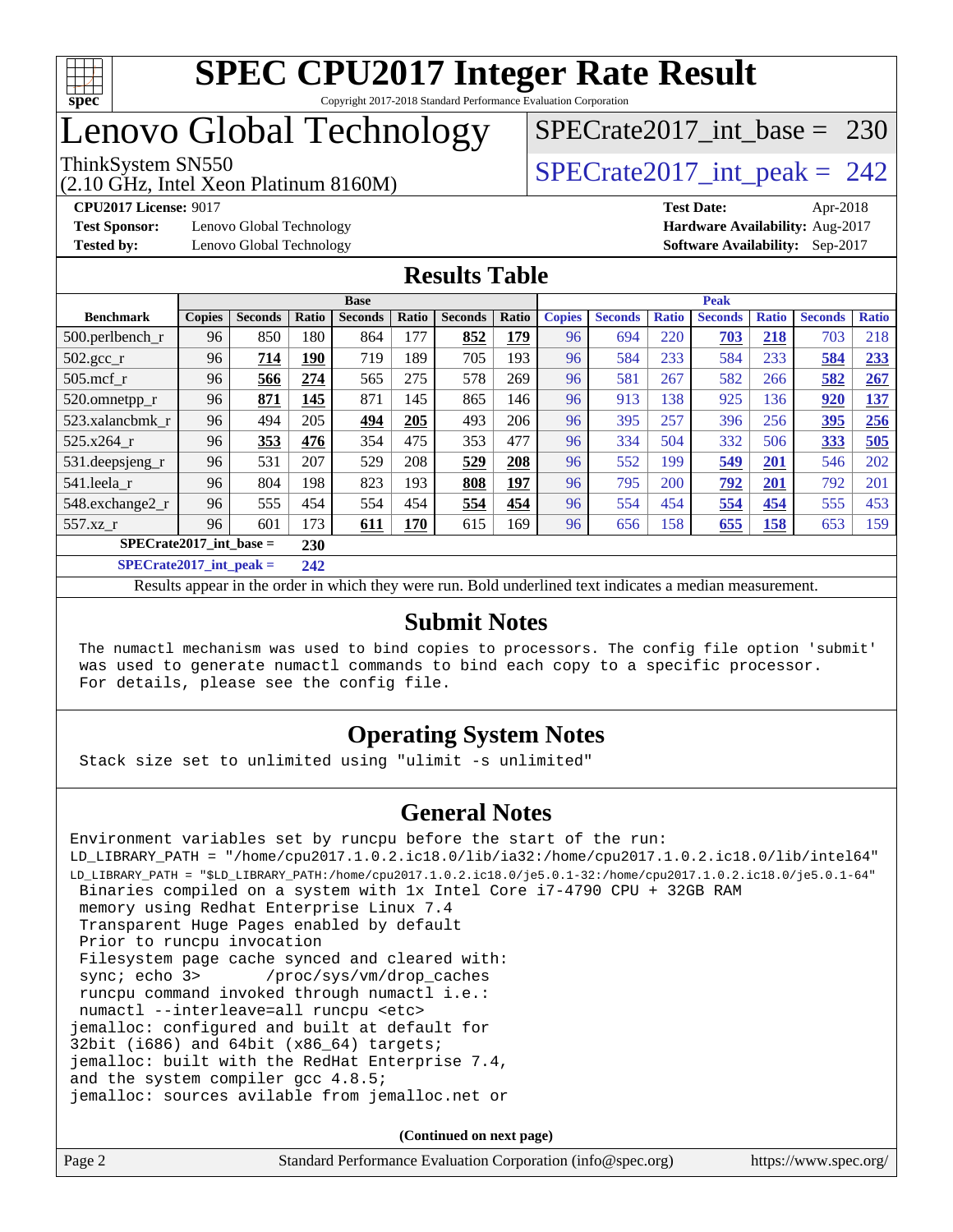

### Lenovo Global Technology

[SPECrate2017\\_int\\_base =](http://www.spec.org/auto/cpu2017/Docs/result-fields.html#SPECrate2017intbase) 230

(2.10 GHz, Intel Xeon Platinum 8160M) ThinkSystem SN550<br>  $\angle (2.10 \text{ GHz. Intel Yoon Plotinum } 8160 \text{M})$   $\angle$  [SPECrate2017\\_int\\_peak =](http://www.spec.org/auto/cpu2017/Docs/result-fields.html#SPECrate2017intpeak) 242

**[Test Sponsor:](http://www.spec.org/auto/cpu2017/Docs/result-fields.html#TestSponsor)** Lenovo Global Technology **[Hardware Availability:](http://www.spec.org/auto/cpu2017/Docs/result-fields.html#HardwareAvailability)** Aug-2017 **[Tested by:](http://www.spec.org/auto/cpu2017/Docs/result-fields.html#Testedby)** Lenovo Global Technology **[Software Availability:](http://www.spec.org/auto/cpu2017/Docs/result-fields.html#SoftwareAvailability)** Sep-2017

**[CPU2017 License:](http://www.spec.org/auto/cpu2017/Docs/result-fields.html#CPU2017License)** 9017 **[Test Date:](http://www.spec.org/auto/cpu2017/Docs/result-fields.html#TestDate)** Apr-2018

#### **[General Notes \(Continued\)](http://www.spec.org/auto/cpu2017/Docs/result-fields.html#GeneralNotes)**

<https://github.com/jemalloc/jemalloc/releases> Yes: The test sponsor attests, as of date of publication, that CVE-2017-5754 (Meltdown) is mitigated in the system as tested and documented. Yes: The test sponsor attests, as of date of publication, that CVE-2017-5753 (Spectre variant 1) is mitigated in the system as tested and documented. Yes: The test sponsor attests, as of date of publication, that CVE-2017-5715 (Spectre variant 2) is mitigated in the system as tested and documented.

#### **[Platform Notes](http://www.spec.org/auto/cpu2017/Docs/result-fields.html#PlatformNotes)**

Page 3 Standard Performance Evaluation Corporation [\(info@spec.org\)](mailto:info@spec.org) <https://www.spec.org/> BIOS configuration: Choose Operating Mode set to Maximum Performance DCU Streamer Prefetcher set to Disable SNC set to Enable MONITOR/MWAIT set to Enable Stale AtoS set to Enable LLC dead line alloc set to Disable Sysinfo program /home/cpu2017.1.0.2.ic18.0/bin/sysinfo Rev: r5797 of 2017-06-14 96c45e4568ad54c135fd618bcc091c0f running on SN550 Sun Apr 29 08:44:40 2018 SUT (System Under Test) info as seen by some common utilities. For more information on this section, see <https://www.spec.org/cpu2017/Docs/config.html#sysinfo> From /proc/cpuinfo model name : Intel(R) Xeon(R) Platinum 8160M CPU @ 2.10GHz 2 "physical id"s (chips) 96 "processors" cores, siblings (Caution: counting these is hw and system dependent. The following excerpts from /proc/cpuinfo might not be reliable. Use with caution.) cpu cores : 24 siblings : 48 physical 0: cores 0 1 2 3 4 5 8 9 10 11 12 13 16 17 18 19 20 21 24 25 26 27 28 29 physical 1: cores 0 1 2 3 4 5 8 9 10 11 12 13 16 17 18 19 20 21 24 25 26 27 28 29 From lscpu: Architecture: x86\_64<br>
CPU op-mode(s): 32-bit, 64-bit CPU op-mode $(s)$ : Byte Order: Little Endian CPU(s): 96 On-line CPU(s) list: 0-95 Thread(s) per core: 2 Core(s) per socket: 24 Socket(s): 2 NUMA node(s): 4 **(Continued on next page)**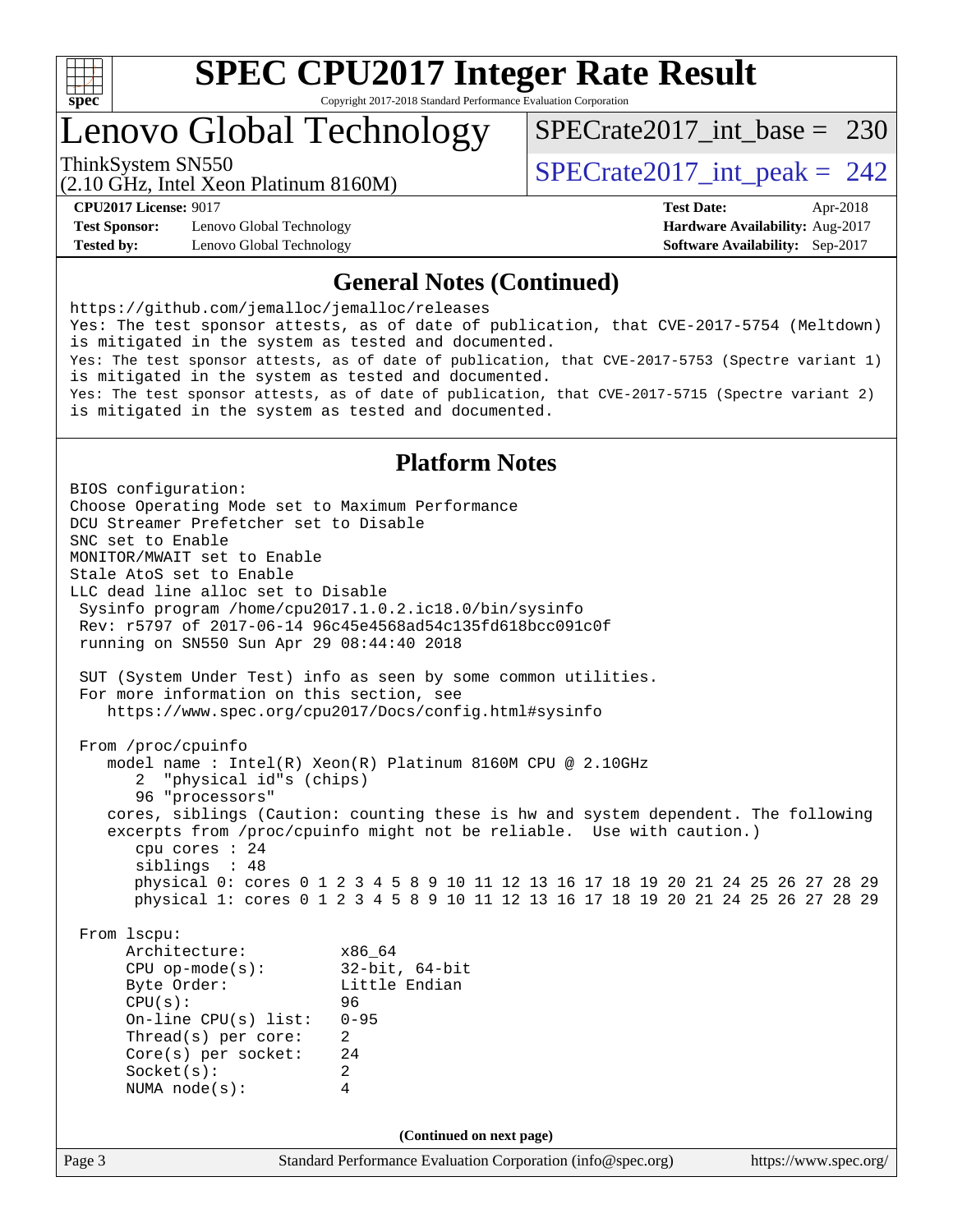

# Lenovo Global Technology

ThinkSystem SN550<br>  $(2.10 \text{ GHz})$  Intel Xeon Platinum 8160M) [SPECrate2017\\_int\\_peak =](http://www.spec.org/auto/cpu2017/Docs/result-fields.html#SPECrate2017intpeak) 242 [SPECrate2017\\_int\\_base =](http://www.spec.org/auto/cpu2017/Docs/result-fields.html#SPECrate2017intbase) 230

(2.10 GHz, Intel Xeon Platinum 8160M)

**[CPU2017 License:](http://www.spec.org/auto/cpu2017/Docs/result-fields.html#CPU2017License)** 9017 **[Test Date:](http://www.spec.org/auto/cpu2017/Docs/result-fields.html#TestDate)** Apr-2018

**[Test Sponsor:](http://www.spec.org/auto/cpu2017/Docs/result-fields.html#TestSponsor)** Lenovo Global Technology **[Hardware Availability:](http://www.spec.org/auto/cpu2017/Docs/result-fields.html#HardwareAvailability)** Aug-2017 **[Tested by:](http://www.spec.org/auto/cpu2017/Docs/result-fields.html#Testedby)** Lenovo Global Technology **[Software Availability:](http://www.spec.org/auto/cpu2017/Docs/result-fields.html#SoftwareAvailability)** Sep-2017

#### **[Platform Notes \(Continued\)](http://www.spec.org/auto/cpu2017/Docs/result-fields.html#PlatformNotes)**

| Vendor ID:<br>CPU family:                                 | GenuineIntel<br>6                                                                                                                                                          |
|-----------------------------------------------------------|----------------------------------------------------------------------------------------------------------------------------------------------------------------------------|
| Model:<br>Model name:<br>Stepping:                        | 85<br>$Intel(R) Xeon(R) Platinum 8160M CPU @ 2.10GHz$<br>4                                                                                                                 |
| CPU MHz:<br>BogoMIPS:                                     | 2095.083<br>4190.16                                                                                                                                                        |
| Virtualization:<br>L1d cache:                             | $VT - x$<br>32K                                                                                                                                                            |
| Lli cache:<br>$L2$ cache:                                 | 32K<br>1024K                                                                                                                                                               |
| L3 cache:<br>NUMA node0 CPU(s):                           | 33792K<br>$0-2, 6-8, 12-14, 18-20, 48-50, 54-56, 60-62, 66-68$                                                                                                             |
| NUMA $node1$ $CPU(s):$<br>NUMA node2 CPU(s):              | 3-5, 9-11, 15-17, 21-23, 51-53, 57-59, 63-65, 69-71<br>24-26, 30-32, 36-38, 42-44, 72-74, 78-80, 84-86, 90-92                                                              |
| NUMA $node3$ $CPU(s):$<br>Flags:                          | 27-29, 33-35, 39-41, 45-47, 75-77, 81-83, 87-89, 93-95<br>fpu vme de pse tsc msr pae mce cx8 apic sep mtrr pge mca cmov                                                    |
|                                                           | pat pse36 clflush dts acpi mmx fxsr sse sse2 ss ht tm pbe syscall nx pdpelgb rdtscp<br>lm constant_tsc art arch_perfmon pebs bts rep_good nopl xtopology nonstop_tsc       |
|                                                           | aperfmperf eagerfpu pni pclmulqdq dtes64 monitor ds_cpl vmx smx est tm2 ssse3 sdbg<br>fma cx16 xtpr pdcm pcid dca sse4_1 sse4_2 x2apic movbe popcnt tsc_deadline_timer aes |
|                                                           | xsave avx f16c rdrand lahf_lm abm 3dnowprefetch ida arat epb invpcid_single pln pts<br>dtherm intel_pt rsb_ctxsw spec_ctrl retpoline kaiser tpr_shadow vnmi flexpriority   |
| xsavec xgetbv1 cqm_llc cqm_occup_llc                      | ept vpid fsgsbase tsc_adjust bmil hle avx2 smep bmi2 erms invpcid rtm cqm mpx<br>avx512f avx512dq rdseed adx smap clflushopt clwb avx512cd avx512bw avx512vl xsaveopt      |
| /proc/cpuinfo cache data<br>cache size : 33792 KB         |                                                                                                                                                                            |
| physical chip.                                            | From numactl --hardware WARNING: a numactl 'node' might or might not correspond to a                                                                                       |
| $available: 4 nodes (0-3)$                                | node 0 cpus: 0 1 2 6 7 8 12 13 14 18 19 20 48 49 50 54 55 56 60 61 62 66 67 68                                                                                             |
| node 0 size: 193123 MB<br>node 0 free: 192671 MB          |                                                                                                                                                                            |
| node 1 size: 193521 MB<br>node 1 free: 193214 MB          | node 1 cpus: 3 4 5 9 10 11 15 16 17 21 22 23 51 52 53 57 58 59 63 64 65 69 70 71                                                                                           |
| node 2 size: 193521 MB                                    | node 2 cpus: 24 25 26 30 31 32 36 37 38 42 43 44 72 73 74 78 79 80 84 85 86 90 91 92                                                                                       |
| node 2 free: 193254 MB                                    | node 3 cpus: 27 28 29 33 34 35 39 40 41 45 46 47 75 76 77 81 82 83 87 88 89 93 94 95                                                                                       |
| node 3 size: 193518 MB<br>node 3 free: 193248 MB          |                                                                                                                                                                            |
| node distances:<br>node 0 1 2<br>$\overline{\phantom{a}}$ |                                                                                                                                                                            |
|                                                           |                                                                                                                                                                            |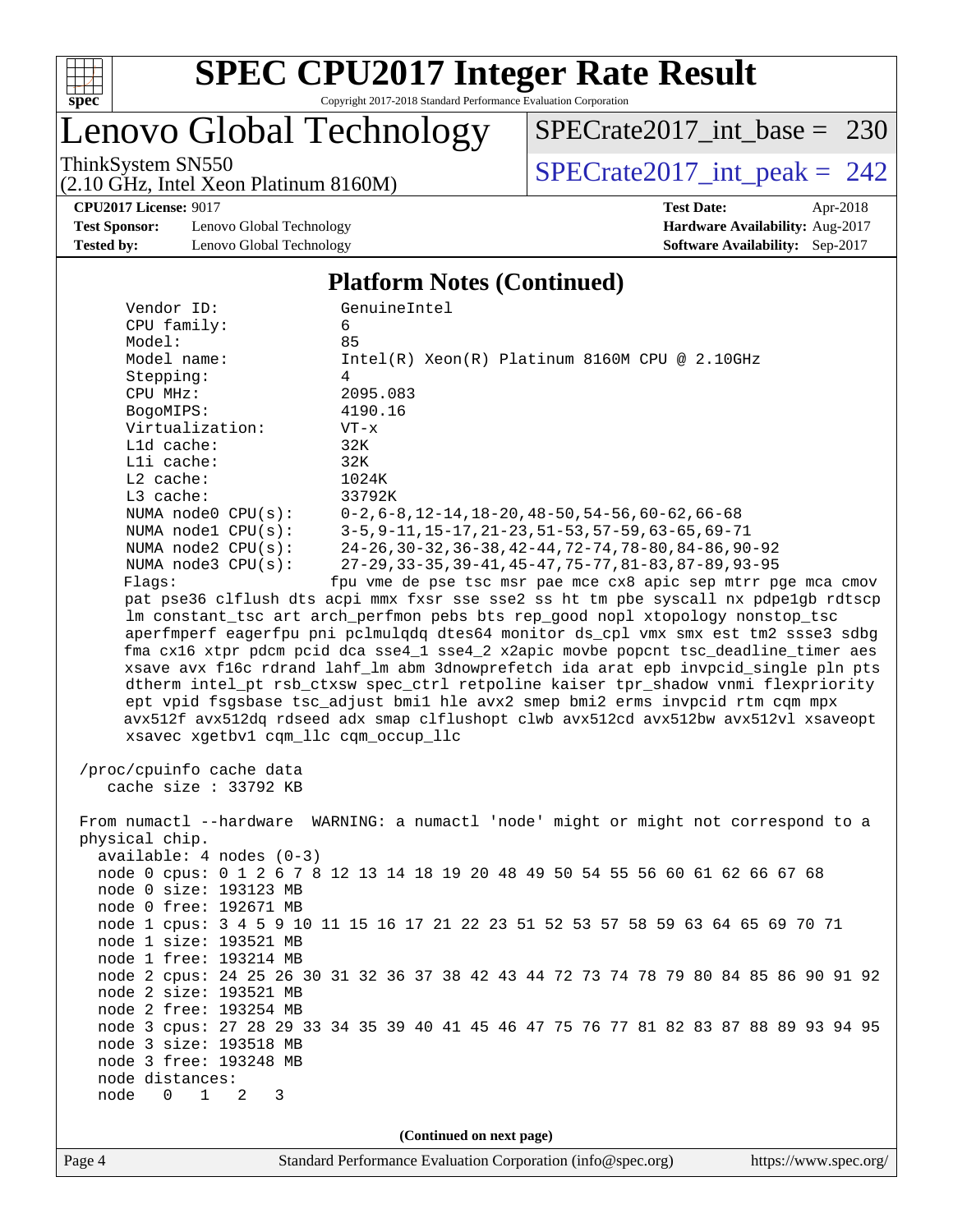| c<br>r |  |  |  |  |  |
|--------|--|--|--|--|--|

### Lenovo Global Technology

ThinkSystem SN550<br>  $\angle (2.10 \text{ GHz. Intel Yoon Plotinum } 8160 \text{M})$   $\angle$  [SPECrate2017\\_int\\_peak =](http://www.spec.org/auto/cpu2017/Docs/result-fields.html#SPECrate2017intpeak) 242  $SPECrate2017\_int\_base = 230$ 

(2.10 GHz, Intel Xeon Platinum 8160M)

**[Test Sponsor:](http://www.spec.org/auto/cpu2017/Docs/result-fields.html#TestSponsor)** Lenovo Global Technology **[Hardware Availability:](http://www.spec.org/auto/cpu2017/Docs/result-fields.html#HardwareAvailability)** Aug-2017 **[Tested by:](http://www.spec.org/auto/cpu2017/Docs/result-fields.html#Testedby)** Lenovo Global Technology **[Software Availability:](http://www.spec.org/auto/cpu2017/Docs/result-fields.html#SoftwareAvailability)** Sep-2017

**[CPU2017 License:](http://www.spec.org/auto/cpu2017/Docs/result-fields.html#CPU2017License)** 9017 **[Test Date:](http://www.spec.org/auto/cpu2017/Docs/result-fields.html#TestDate)** Apr-2018

### **[Platform Notes \(Continued\)](http://www.spec.org/auto/cpu2017/Docs/result-fields.html#PlatformNotes)**

 0: 10 11 21 21 1: 11 10 21 21 2: 21 21 10 11 3: 21 21 11 10 From /proc/meminfo MemTotal: 792253248 kB HugePages\_Total: 0 Hugepagesize: 2048 kB From /etc/\*release\* /etc/\*version\* SuSE-release: SUSE Linux Enterprise Server 12 (x86\_64) VERSION = 12 PATCHLEVEL = 2 # This file is deprecated and will be removed in a future service pack or release. # Please check /etc/os-release for details about this release. os-release: NAME="SLES" VERSION="12-SP2" VERSION\_ID="12.2" PRETTY\_NAME="SUSE Linux Enterprise Server 12 SP2" ID="sles" ANSI\_COLOR="0;32" CPE\_NAME="cpe:/o:suse:sles:12:sp2" uname -a: Linux SN550 4.4.114-92.64-default #1 SMP Thu Feb 1 19:18:19 UTC 2018 (c6ce5db) x86\_64 x86\_64 x86\_64 GNU/Linux run-level 3 Apr 29 08:41 SPEC is set to: /home/cpu2017.1.0.2.ic18.0 Filesystem Type Size Used Avail Use% Mounted on /dev/sda4 xfs 687G 86G 602G 13% /home Additional information from dmidecode follows. WARNING: Use caution when you interpret this section. The 'dmidecode' program reads system data which is "intended to allow hardware to be accurately determined", but the intent may not be met, as there are frequent changes to hardware, firmware, and the "DMTF SMBIOS" standard. BIOS Lenovo -[IVE113W-1.12]- 02/06/2018 Memory: 24x Samsung M393A4K40BB2-CTD 32 GB 2 rank 2666 (End of data from sysinfo program)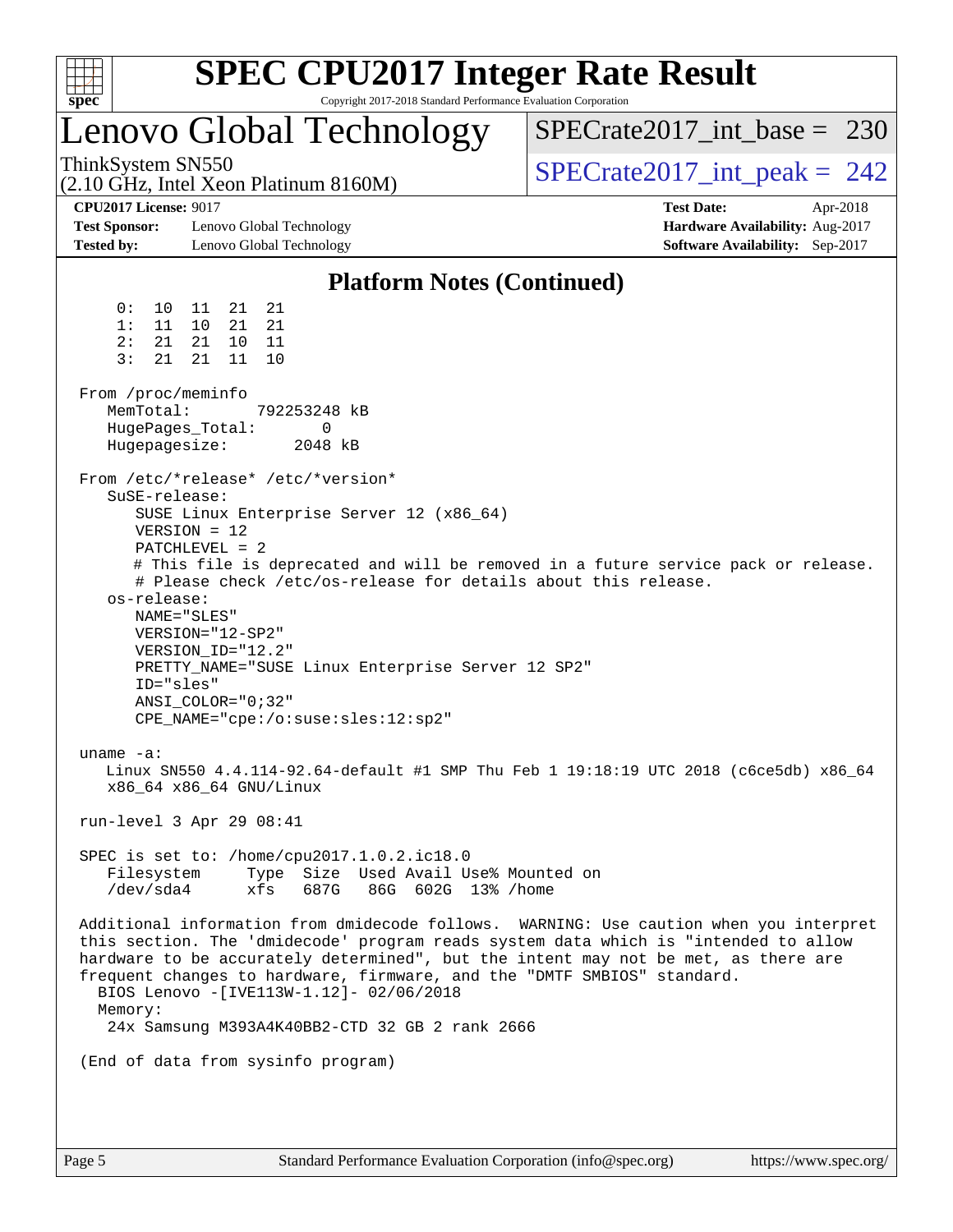

# **[SPEC CPU2017 Integer Rate Result](http://www.spec.org/auto/cpu2017/Docs/result-fields.html#SPECCPU2017IntegerRateResult)**

Copyright 2017-2018 Standard Performance Evaluation Corporation

### Lenovo Global Technology

ThinkSystem SN550<br>(2.10 GHz, Intel Xeon Platinum 8160M)  $SPECrate2017\_int\_peak = 242$ [SPECrate2017\\_int\\_base =](http://www.spec.org/auto/cpu2017/Docs/result-fields.html#SPECrate2017intbase) 230

(2.10 GHz, Intel Xeon Platinum 8160M)

**[Test Sponsor:](http://www.spec.org/auto/cpu2017/Docs/result-fields.html#TestSponsor)** Lenovo Global Technology **[Hardware Availability:](http://www.spec.org/auto/cpu2017/Docs/result-fields.html#HardwareAvailability)** Aug-2017 **[Tested by:](http://www.spec.org/auto/cpu2017/Docs/result-fields.html#Testedby)** Lenovo Global Technology **[Software Availability:](http://www.spec.org/auto/cpu2017/Docs/result-fields.html#SoftwareAvailability)** Sep-2017

**[CPU2017 License:](http://www.spec.org/auto/cpu2017/Docs/result-fields.html#CPU2017License)** 9017 **[Test Date:](http://www.spec.org/auto/cpu2017/Docs/result-fields.html#TestDate)** Apr-2018

#### **[Compiler Version Notes](http://www.spec.org/auto/cpu2017/Docs/result-fields.html#CompilerVersionNotes)**

| 500.perlbench $r(base)$ 502.qcc $r(base)$ 505.mcf $r(base, peak)$<br>CC.<br>525.x264_r(base, peak) 557.xz_r(base, peak) |
|-------------------------------------------------------------------------------------------------------------------------|
| icc (ICC) 18.0.0 20170811<br>Copyright (C) 1985-2017 Intel Corporation. All rights reserved.                            |
| 500.perlbench_r(peak) 502.gcc_r(peak)<br>CC                                                                             |
| icc (ICC) 18.0.0 20170811<br>Copyright (C) 1985-2017 Intel Corporation. All rights reserved.                            |
| CXXC $520.\text{omnetpp_r(base)}$ $523.\text{xalancbmk_r(base)}$ $531.\text{deepsjeng_r(base)}$<br>$541.$ leela_r(base) |
| icpc (ICC) 18.0.0 20170811<br>Copyright (C) 1985-2017 Intel Corporation. All rights reserved.                           |
| CXXC 520.omnetpp_r(peak) 523.xalancbmk_r(peak) 531.deepsjeng_r(peak)<br>541.leela_r(peak)                               |
| icpc (ICC) 18.0.0 20170811<br>Copyright (C) 1985-2017 Intel Corporation. All rights reserved.                           |
| 548.exchange2_r(base, peak)<br>FC.                                                                                      |
| ifort (IFORT) 18.0.0 20170811<br>Copyright (C) 1985-2017 Intel Corporation. All rights reserved.                        |
|                                                                                                                         |

### **[Base Compiler Invocation](http://www.spec.org/auto/cpu2017/Docs/result-fields.html#BaseCompilerInvocation)**

[C benchmarks](http://www.spec.org/auto/cpu2017/Docs/result-fields.html#Cbenchmarks): [icc](http://www.spec.org/cpu2017/results/res2018q2/cpu2017-20180511-05465.flags.html#user_CCbase_intel_icc_18.0_66fc1ee009f7361af1fbd72ca7dcefbb700085f36577c54f309893dd4ec40d12360134090235512931783d35fd58c0460139e722d5067c5574d8eaf2b3e37e92)

[C++ benchmarks:](http://www.spec.org/auto/cpu2017/Docs/result-fields.html#CXXbenchmarks) [icpc](http://www.spec.org/cpu2017/results/res2018q2/cpu2017-20180511-05465.flags.html#user_CXXbase_intel_icpc_18.0_c510b6838c7f56d33e37e94d029a35b4a7bccf4766a728ee175e80a419847e808290a9b78be685c44ab727ea267ec2f070ec5dc83b407c0218cded6866a35d07)

**(Continued on next page)**

Page 6 Standard Performance Evaluation Corporation [\(info@spec.org\)](mailto:info@spec.org) <https://www.spec.org/>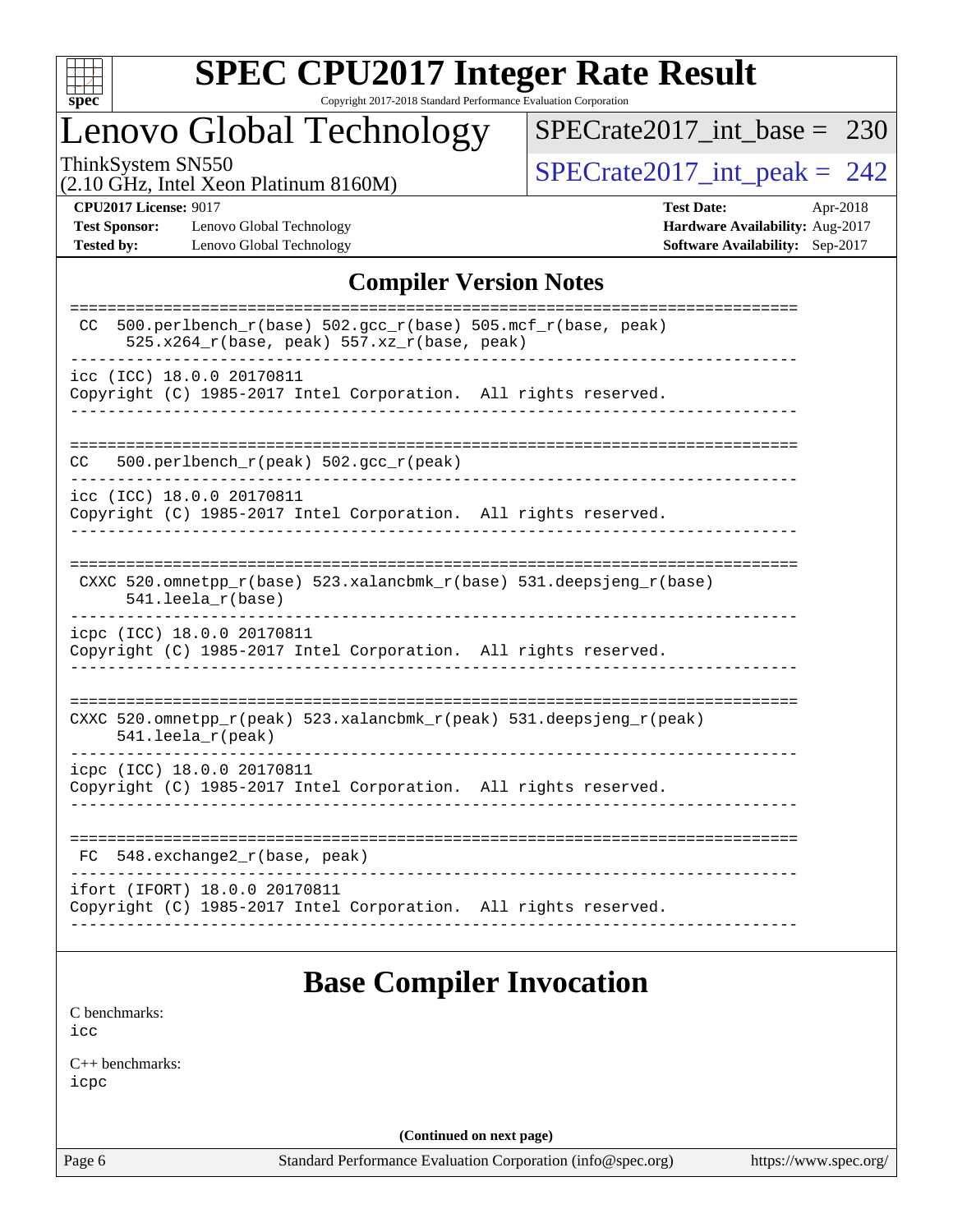

### Lenovo Global Technology

[SPECrate2017\\_int\\_base =](http://www.spec.org/auto/cpu2017/Docs/result-fields.html#SPECrate2017intbase) 230

(2.10 GHz, Intel Xeon Platinum 8160M)

ThinkSystem SN550<br>  $\frac{1}{2}$  [SPECrate2017\\_int\\_peak =](http://www.spec.org/auto/cpu2017/Docs/result-fields.html#SPECrate2017intpeak) 242

**[Test Sponsor:](http://www.spec.org/auto/cpu2017/Docs/result-fields.html#TestSponsor)** Lenovo Global Technology **[Hardware Availability:](http://www.spec.org/auto/cpu2017/Docs/result-fields.html#HardwareAvailability)** Aug-2017 **[Tested by:](http://www.spec.org/auto/cpu2017/Docs/result-fields.html#Testedby)** Lenovo Global Technology **[Software Availability:](http://www.spec.org/auto/cpu2017/Docs/result-fields.html#SoftwareAvailability)** Sep-2017

**[CPU2017 License:](http://www.spec.org/auto/cpu2017/Docs/result-fields.html#CPU2017License)** 9017 **[Test Date:](http://www.spec.org/auto/cpu2017/Docs/result-fields.html#TestDate)** Apr-2018

### **[Base Compiler Invocation \(Continued\)](http://www.spec.org/auto/cpu2017/Docs/result-fields.html#BaseCompilerInvocation)**

[Fortran benchmarks](http://www.spec.org/auto/cpu2017/Docs/result-fields.html#Fortranbenchmarks): [ifort](http://www.spec.org/cpu2017/results/res2018q2/cpu2017-20180511-05465.flags.html#user_FCbase_intel_ifort_18.0_8111460550e3ca792625aed983ce982f94888b8b503583aa7ba2b8303487b4d8a21a13e7191a45c5fd58ff318f48f9492884d4413fa793fd88dd292cad7027ca)

**[Base Portability Flags](http://www.spec.org/auto/cpu2017/Docs/result-fields.html#BasePortabilityFlags)**

 500.perlbench\_r: [-DSPEC\\_LP64](http://www.spec.org/cpu2017/results/res2018q2/cpu2017-20180511-05465.flags.html#b500.perlbench_r_basePORTABILITY_DSPEC_LP64) [-DSPEC\\_LINUX\\_X64](http://www.spec.org/cpu2017/results/res2018q2/cpu2017-20180511-05465.flags.html#b500.perlbench_r_baseCPORTABILITY_DSPEC_LINUX_X64) 502.gcc\_r: [-DSPEC\\_LP64](http://www.spec.org/cpu2017/results/res2018q2/cpu2017-20180511-05465.flags.html#suite_basePORTABILITY502_gcc_r_DSPEC_LP64) 505.mcf\_r: [-DSPEC\\_LP64](http://www.spec.org/cpu2017/results/res2018q2/cpu2017-20180511-05465.flags.html#suite_basePORTABILITY505_mcf_r_DSPEC_LP64) 520.omnetpp\_r: [-DSPEC\\_LP64](http://www.spec.org/cpu2017/results/res2018q2/cpu2017-20180511-05465.flags.html#suite_basePORTABILITY520_omnetpp_r_DSPEC_LP64) 523.xalancbmk\_r: [-DSPEC\\_LP64](http://www.spec.org/cpu2017/results/res2018q2/cpu2017-20180511-05465.flags.html#suite_basePORTABILITY523_xalancbmk_r_DSPEC_LP64) [-DSPEC\\_LINUX](http://www.spec.org/cpu2017/results/res2018q2/cpu2017-20180511-05465.flags.html#b523.xalancbmk_r_baseCXXPORTABILITY_DSPEC_LINUX) 525.x264\_r: [-DSPEC\\_LP64](http://www.spec.org/cpu2017/results/res2018q2/cpu2017-20180511-05465.flags.html#suite_basePORTABILITY525_x264_r_DSPEC_LP64) 531.deepsjeng\_r: [-DSPEC\\_LP64](http://www.spec.org/cpu2017/results/res2018q2/cpu2017-20180511-05465.flags.html#suite_basePORTABILITY531_deepsjeng_r_DSPEC_LP64) 541.leela\_r: [-DSPEC\\_LP64](http://www.spec.org/cpu2017/results/res2018q2/cpu2017-20180511-05465.flags.html#suite_basePORTABILITY541_leela_r_DSPEC_LP64) 548.exchange2\_r: [-DSPEC\\_LP64](http://www.spec.org/cpu2017/results/res2018q2/cpu2017-20180511-05465.flags.html#suite_basePORTABILITY548_exchange2_r_DSPEC_LP64) 557.xz\_r: [-DSPEC\\_LP64](http://www.spec.org/cpu2017/results/res2018q2/cpu2017-20180511-05465.flags.html#suite_basePORTABILITY557_xz_r_DSPEC_LP64)

### **[Base Optimization Flags](http://www.spec.org/auto/cpu2017/Docs/result-fields.html#BaseOptimizationFlags)**

[C benchmarks](http://www.spec.org/auto/cpu2017/Docs/result-fields.html#Cbenchmarks):

[-Wl,-z,muldefs](http://www.spec.org/cpu2017/results/res2018q2/cpu2017-20180511-05465.flags.html#user_CCbase_link_force_multiple1_b4cbdb97b34bdee9ceefcfe54f4c8ea74255f0b02a4b23e853cdb0e18eb4525ac79b5a88067c842dd0ee6996c24547a27a4b99331201badda8798ef8a743f577) [-xCORE-AVX2](http://www.spec.org/cpu2017/results/res2018q2/cpu2017-20180511-05465.flags.html#user_CCbase_f-xCORE-AVX2) [-ipo](http://www.spec.org/cpu2017/results/res2018q2/cpu2017-20180511-05465.flags.html#user_CCbase_f-ipo) [-O3](http://www.spec.org/cpu2017/results/res2018q2/cpu2017-20180511-05465.flags.html#user_CCbase_f-O3) [-no-prec-div](http://www.spec.org/cpu2017/results/res2018q2/cpu2017-20180511-05465.flags.html#user_CCbase_f-no-prec-div) [-qopt-mem-layout-trans=3](http://www.spec.org/cpu2017/results/res2018q2/cpu2017-20180511-05465.flags.html#user_CCbase_f-qopt-mem-layout-trans_de80db37974c74b1f0e20d883f0b675c88c3b01e9d123adea9b28688d64333345fb62bc4a798493513fdb68f60282f9a726aa07f478b2f7113531aecce732043) [-L/usr/local/je5.0.1-64/lib](http://www.spec.org/cpu2017/results/res2018q2/cpu2017-20180511-05465.flags.html#user_CCbase_jemalloc_link_path64_4b10a636b7bce113509b17f3bd0d6226c5fb2346b9178c2d0232c14f04ab830f976640479e5c33dc2bcbbdad86ecfb6634cbbd4418746f06f368b512fced5394) [-ljemalloc](http://www.spec.org/cpu2017/results/res2018q2/cpu2017-20180511-05465.flags.html#user_CCbase_jemalloc_link_lib_d1249b907c500fa1c0672f44f562e3d0f79738ae9e3c4a9c376d49f265a04b9c99b167ecedbf6711b3085be911c67ff61f150a17b3472be731631ba4d0471706)

[C++ benchmarks:](http://www.spec.org/auto/cpu2017/Docs/result-fields.html#CXXbenchmarks)

[-Wl,-z,muldefs](http://www.spec.org/cpu2017/results/res2018q2/cpu2017-20180511-05465.flags.html#user_CXXbase_link_force_multiple1_b4cbdb97b34bdee9ceefcfe54f4c8ea74255f0b02a4b23e853cdb0e18eb4525ac79b5a88067c842dd0ee6996c24547a27a4b99331201badda8798ef8a743f577) [-xCORE-AVX2](http://www.spec.org/cpu2017/results/res2018q2/cpu2017-20180511-05465.flags.html#user_CXXbase_f-xCORE-AVX2) [-ipo](http://www.spec.org/cpu2017/results/res2018q2/cpu2017-20180511-05465.flags.html#user_CXXbase_f-ipo) [-O3](http://www.spec.org/cpu2017/results/res2018q2/cpu2017-20180511-05465.flags.html#user_CXXbase_f-O3) [-no-prec-div](http://www.spec.org/cpu2017/results/res2018q2/cpu2017-20180511-05465.flags.html#user_CXXbase_f-no-prec-div) [-qopt-mem-layout-trans=3](http://www.spec.org/cpu2017/results/res2018q2/cpu2017-20180511-05465.flags.html#user_CXXbase_f-qopt-mem-layout-trans_de80db37974c74b1f0e20d883f0b675c88c3b01e9d123adea9b28688d64333345fb62bc4a798493513fdb68f60282f9a726aa07f478b2f7113531aecce732043) [-L/usr/local/je5.0.1-64/lib](http://www.spec.org/cpu2017/results/res2018q2/cpu2017-20180511-05465.flags.html#user_CXXbase_jemalloc_link_path64_4b10a636b7bce113509b17f3bd0d6226c5fb2346b9178c2d0232c14f04ab830f976640479e5c33dc2bcbbdad86ecfb6634cbbd4418746f06f368b512fced5394) [-ljemalloc](http://www.spec.org/cpu2017/results/res2018q2/cpu2017-20180511-05465.flags.html#user_CXXbase_jemalloc_link_lib_d1249b907c500fa1c0672f44f562e3d0f79738ae9e3c4a9c376d49f265a04b9c99b167ecedbf6711b3085be911c67ff61f150a17b3472be731631ba4d0471706)

[Fortran benchmarks](http://www.spec.org/auto/cpu2017/Docs/result-fields.html#Fortranbenchmarks):

[-Wl,-z,muldefs](http://www.spec.org/cpu2017/results/res2018q2/cpu2017-20180511-05465.flags.html#user_FCbase_link_force_multiple1_b4cbdb97b34bdee9ceefcfe54f4c8ea74255f0b02a4b23e853cdb0e18eb4525ac79b5a88067c842dd0ee6996c24547a27a4b99331201badda8798ef8a743f577) [-xCORE-AVX2](http://www.spec.org/cpu2017/results/res2018q2/cpu2017-20180511-05465.flags.html#user_FCbase_f-xCORE-AVX2) [-ipo](http://www.spec.org/cpu2017/results/res2018q2/cpu2017-20180511-05465.flags.html#user_FCbase_f-ipo) [-O3](http://www.spec.org/cpu2017/results/res2018q2/cpu2017-20180511-05465.flags.html#user_FCbase_f-O3) [-no-prec-div](http://www.spec.org/cpu2017/results/res2018q2/cpu2017-20180511-05465.flags.html#user_FCbase_f-no-prec-div) [-qopt-mem-layout-trans=3](http://www.spec.org/cpu2017/results/res2018q2/cpu2017-20180511-05465.flags.html#user_FCbase_f-qopt-mem-layout-trans_de80db37974c74b1f0e20d883f0b675c88c3b01e9d123adea9b28688d64333345fb62bc4a798493513fdb68f60282f9a726aa07f478b2f7113531aecce732043) [-nostandard-realloc-lhs](http://www.spec.org/cpu2017/results/res2018q2/cpu2017-20180511-05465.flags.html#user_FCbase_f_2003_std_realloc_82b4557e90729c0f113870c07e44d33d6f5a304b4f63d4c15d2d0f1fab99f5daaed73bdb9275d9ae411527f28b936061aa8b9c8f2d63842963b95c9dd6426b8a) [-align array32byte](http://www.spec.org/cpu2017/results/res2018q2/cpu2017-20180511-05465.flags.html#user_FCbase_align_array32byte_b982fe038af199962ba9a80c053b8342c548c85b40b8e86eb3cc33dee0d7986a4af373ac2d51c3f7cf710a18d62fdce2948f201cd044323541f22fc0fffc51b6) [-L/usr/local/je5.0.1-64/lib](http://www.spec.org/cpu2017/results/res2018q2/cpu2017-20180511-05465.flags.html#user_FCbase_jemalloc_link_path64_4b10a636b7bce113509b17f3bd0d6226c5fb2346b9178c2d0232c14f04ab830f976640479e5c33dc2bcbbdad86ecfb6634cbbd4418746f06f368b512fced5394) [-ljemalloc](http://www.spec.org/cpu2017/results/res2018q2/cpu2017-20180511-05465.flags.html#user_FCbase_jemalloc_link_lib_d1249b907c500fa1c0672f44f562e3d0f79738ae9e3c4a9c376d49f265a04b9c99b167ecedbf6711b3085be911c67ff61f150a17b3472be731631ba4d0471706)

### **[Base Other Flags](http://www.spec.org/auto/cpu2017/Docs/result-fields.html#BaseOtherFlags)**

[C benchmarks](http://www.spec.org/auto/cpu2017/Docs/result-fields.html#Cbenchmarks):  $-m64 - std= c11$  $-m64 - std= c11$ 

[C++ benchmarks:](http://www.spec.org/auto/cpu2017/Docs/result-fields.html#CXXbenchmarks)  $-m64$ 

**(Continued on next page)**

Page 7 Standard Performance Evaluation Corporation [\(info@spec.org\)](mailto:info@spec.org) <https://www.spec.org/>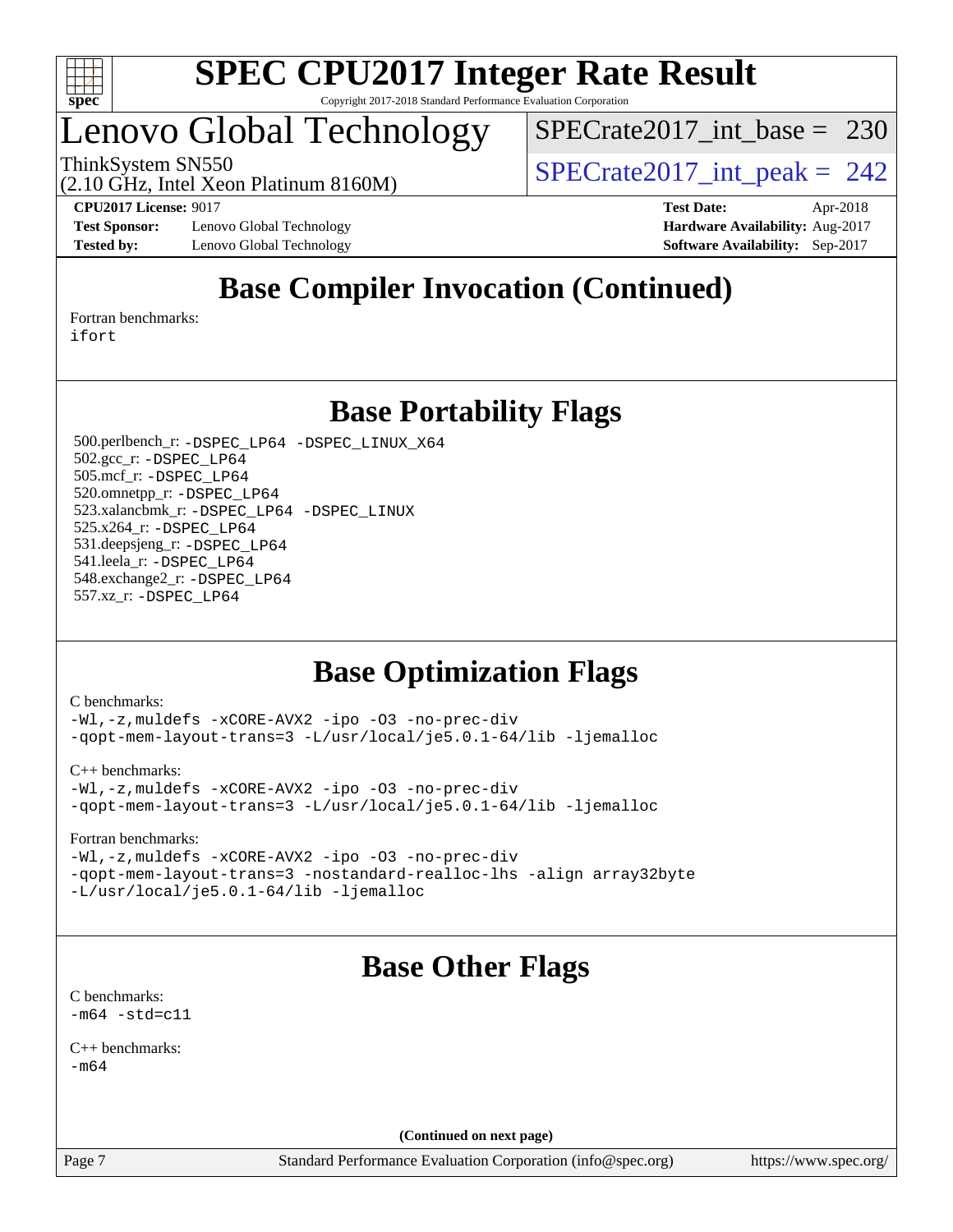

## Lenovo Global Technology

[SPECrate2017\\_int\\_base =](http://www.spec.org/auto/cpu2017/Docs/result-fields.html#SPECrate2017intbase) 230

(2.10 GHz, Intel Xeon Platinum 8160M) ThinkSystem SN550<br>  $\angle (2.10 \text{ GHz. Intel Yoon Plotinum } 8160 \text{M})$   $\angle$  [SPECrate2017\\_int\\_peak =](http://www.spec.org/auto/cpu2017/Docs/result-fields.html#SPECrate2017intpeak) 242

**[Test Sponsor:](http://www.spec.org/auto/cpu2017/Docs/result-fields.html#TestSponsor)** Lenovo Global Technology **[Hardware Availability:](http://www.spec.org/auto/cpu2017/Docs/result-fields.html#HardwareAvailability)** Aug-2017 **[Tested by:](http://www.spec.org/auto/cpu2017/Docs/result-fields.html#Testedby)** Lenovo Global Technology **[Software Availability:](http://www.spec.org/auto/cpu2017/Docs/result-fields.html#SoftwareAvailability)** Sep-2017

**[CPU2017 License:](http://www.spec.org/auto/cpu2017/Docs/result-fields.html#CPU2017License)** 9017 **[Test Date:](http://www.spec.org/auto/cpu2017/Docs/result-fields.html#TestDate)** Apr-2018

### **[Base Other Flags \(Continued\)](http://www.spec.org/auto/cpu2017/Docs/result-fields.html#BaseOtherFlags)**

[Fortran benchmarks](http://www.spec.org/auto/cpu2017/Docs/result-fields.html#Fortranbenchmarks):

[-m64](http://www.spec.org/cpu2017/results/res2018q2/cpu2017-20180511-05465.flags.html#user_FCbase_intel_intel64_18.0_af43caccfc8ded86e7699f2159af6efc7655f51387b94da716254467f3c01020a5059329e2569e4053f409e7c9202a7efc638f7a6d1ffb3f52dea4a3e31d82ab)

**[Peak Compiler Invocation](http://www.spec.org/auto/cpu2017/Docs/result-fields.html#PeakCompilerInvocation)**

[C benchmarks](http://www.spec.org/auto/cpu2017/Docs/result-fields.html#Cbenchmarks):  $i$ cc

[C++ benchmarks:](http://www.spec.org/auto/cpu2017/Docs/result-fields.html#CXXbenchmarks) [icpc](http://www.spec.org/cpu2017/results/res2018q2/cpu2017-20180511-05465.flags.html#user_CXXpeak_intel_icpc_18.0_c510b6838c7f56d33e37e94d029a35b4a7bccf4766a728ee175e80a419847e808290a9b78be685c44ab727ea267ec2f070ec5dc83b407c0218cded6866a35d07)

[Fortran benchmarks](http://www.spec.org/auto/cpu2017/Docs/result-fields.html#Fortranbenchmarks): [ifort](http://www.spec.org/cpu2017/results/res2018q2/cpu2017-20180511-05465.flags.html#user_FCpeak_intel_ifort_18.0_8111460550e3ca792625aed983ce982f94888b8b503583aa7ba2b8303487b4d8a21a13e7191a45c5fd58ff318f48f9492884d4413fa793fd88dd292cad7027ca)

### **[Peak Portability Flags](http://www.spec.org/auto/cpu2017/Docs/result-fields.html#PeakPortabilityFlags)**

 500.perlbench\_r: [-DSPEC\\_LP64](http://www.spec.org/cpu2017/results/res2018q2/cpu2017-20180511-05465.flags.html#b500.perlbench_r_peakPORTABILITY_DSPEC_LP64) [-DSPEC\\_LINUX\\_X64](http://www.spec.org/cpu2017/results/res2018q2/cpu2017-20180511-05465.flags.html#b500.perlbench_r_peakCPORTABILITY_DSPEC_LINUX_X64) 502.gcc\_r: [-D\\_FILE\\_OFFSET\\_BITS=64](http://www.spec.org/cpu2017/results/res2018q2/cpu2017-20180511-05465.flags.html#user_peakPORTABILITY502_gcc_r_file_offset_bits_64_5ae949a99b284ddf4e95728d47cb0843d81b2eb0e18bdfe74bbf0f61d0b064f4bda2f10ea5eb90e1dcab0e84dbc592acfc5018bc955c18609f94ddb8d550002c) 505.mcf\_r: [-DSPEC\\_LP64](http://www.spec.org/cpu2017/results/res2018q2/cpu2017-20180511-05465.flags.html#suite_peakPORTABILITY505_mcf_r_DSPEC_LP64) 520.omnetpp\_r: [-DSPEC\\_LP64](http://www.spec.org/cpu2017/results/res2018q2/cpu2017-20180511-05465.flags.html#suite_peakPORTABILITY520_omnetpp_r_DSPEC_LP64) 523.xalancbmk\_r: [-D\\_FILE\\_OFFSET\\_BITS=64](http://www.spec.org/cpu2017/results/res2018q2/cpu2017-20180511-05465.flags.html#user_peakPORTABILITY523_xalancbmk_r_file_offset_bits_64_5ae949a99b284ddf4e95728d47cb0843d81b2eb0e18bdfe74bbf0f61d0b064f4bda2f10ea5eb90e1dcab0e84dbc592acfc5018bc955c18609f94ddb8d550002c) [-DSPEC\\_LINUX](http://www.spec.org/cpu2017/results/res2018q2/cpu2017-20180511-05465.flags.html#b523.xalancbmk_r_peakCXXPORTABILITY_DSPEC_LINUX) 525.x264\_r: [-DSPEC\\_LP64](http://www.spec.org/cpu2017/results/res2018q2/cpu2017-20180511-05465.flags.html#suite_peakPORTABILITY525_x264_r_DSPEC_LP64) 531.deepsjeng\_r: [-DSPEC\\_LP64](http://www.spec.org/cpu2017/results/res2018q2/cpu2017-20180511-05465.flags.html#suite_peakPORTABILITY531_deepsjeng_r_DSPEC_LP64) 541.leela\_r: [-DSPEC\\_LP64](http://www.spec.org/cpu2017/results/res2018q2/cpu2017-20180511-05465.flags.html#suite_peakPORTABILITY541_leela_r_DSPEC_LP64) 548.exchange2\_r: [-DSPEC\\_LP64](http://www.spec.org/cpu2017/results/res2018q2/cpu2017-20180511-05465.flags.html#suite_peakPORTABILITY548_exchange2_r_DSPEC_LP64) 557.xz\_r: [-DSPEC\\_LP64](http://www.spec.org/cpu2017/results/res2018q2/cpu2017-20180511-05465.flags.html#suite_peakPORTABILITY557_xz_r_DSPEC_LP64)

### **[Peak Optimization Flags](http://www.spec.org/auto/cpu2017/Docs/result-fields.html#PeakOptimizationFlags)**

[C benchmarks](http://www.spec.org/auto/cpu2017/Docs/result-fields.html#Cbenchmarks):

 500.perlbench\_r: [-Wl,-z,muldefs](http://www.spec.org/cpu2017/results/res2018q2/cpu2017-20180511-05465.flags.html#user_peakEXTRA_LDFLAGS500_perlbench_r_link_force_multiple1_b4cbdb97b34bdee9ceefcfe54f4c8ea74255f0b02a4b23e853cdb0e18eb4525ac79b5a88067c842dd0ee6996c24547a27a4b99331201badda8798ef8a743f577) [-prof-gen](http://www.spec.org/cpu2017/results/res2018q2/cpu2017-20180511-05465.flags.html#user_peakPASS1_CFLAGSPASS1_LDFLAGS500_perlbench_r_prof_gen_5aa4926d6013ddb2a31985c654b3eb18169fc0c6952a63635c234f711e6e63dd76e94ad52365559451ec499a2cdb89e4dc58ba4c67ef54ca681ffbe1461d6b36)(pass 1) [-prof-use](http://www.spec.org/cpu2017/results/res2018q2/cpu2017-20180511-05465.flags.html#user_peakPASS2_CFLAGSPASS2_LDFLAGS500_perlbench_r_prof_use_1a21ceae95f36a2b53c25747139a6c16ca95bd9def2a207b4f0849963b97e94f5260e30a0c64f4bb623698870e679ca08317ef8150905d41bd88c6f78df73f19)(pass 2) [-ipo](http://www.spec.org/cpu2017/results/res2018q2/cpu2017-20180511-05465.flags.html#user_peakPASS1_COPTIMIZEPASS2_COPTIMIZE500_perlbench_r_f-ipo) [-xCORE-AVX2](http://www.spec.org/cpu2017/results/res2018q2/cpu2017-20180511-05465.flags.html#user_peakPASS2_COPTIMIZE500_perlbench_r_f-xCORE-AVX2) [-O3](http://www.spec.org/cpu2017/results/res2018q2/cpu2017-20180511-05465.flags.html#user_peakPASS1_COPTIMIZEPASS2_COPTIMIZE500_perlbench_r_f-O3) [-no-prec-div](http://www.spec.org/cpu2017/results/res2018q2/cpu2017-20180511-05465.flags.html#user_peakPASS1_COPTIMIZEPASS2_COPTIMIZE500_perlbench_r_f-no-prec-div) [-qopt-mem-layout-trans=3](http://www.spec.org/cpu2017/results/res2018q2/cpu2017-20180511-05465.flags.html#user_peakPASS1_COPTIMIZEPASS2_COPTIMIZE500_perlbench_r_f-qopt-mem-layout-trans_de80db37974c74b1f0e20d883f0b675c88c3b01e9d123adea9b28688d64333345fb62bc4a798493513fdb68f60282f9a726aa07f478b2f7113531aecce732043) [-fno-strict-overflow](http://www.spec.org/cpu2017/results/res2018q2/cpu2017-20180511-05465.flags.html#user_peakEXTRA_OPTIMIZE500_perlbench_r_f-fno-strict-overflow) [-L/usr/local/je5.0.1-64/lib](http://www.spec.org/cpu2017/results/res2018q2/cpu2017-20180511-05465.flags.html#user_peakEXTRA_LIBS500_perlbench_r_jemalloc_link_path64_4b10a636b7bce113509b17f3bd0d6226c5fb2346b9178c2d0232c14f04ab830f976640479e5c33dc2bcbbdad86ecfb6634cbbd4418746f06f368b512fced5394) [-ljemalloc](http://www.spec.org/cpu2017/results/res2018q2/cpu2017-20180511-05465.flags.html#user_peakEXTRA_LIBS500_perlbench_r_jemalloc_link_lib_d1249b907c500fa1c0672f44f562e3d0f79738ae9e3c4a9c376d49f265a04b9c99b167ecedbf6711b3085be911c67ff61f150a17b3472be731631ba4d0471706)

```
 502.gcc_r: -L/opt/intel/compilers_and_libraries_2018/linux/lib/ia32
-Wl,-z,muldefs -prof-gen(pass 1) -prof-use(pass 2) -ipo
-xCORE-AVX2 -O3 -no-prec-div -qopt-mem-layout-trans=3
-L/usr/local/je5.0.1-32/lib -ljemalloc
```

| Page 8 | Standard Performance Evaluation Corporation (info@spec.org) | https://www.spec.org/ |
|--------|-------------------------------------------------------------|-----------------------|
|        |                                                             |                       |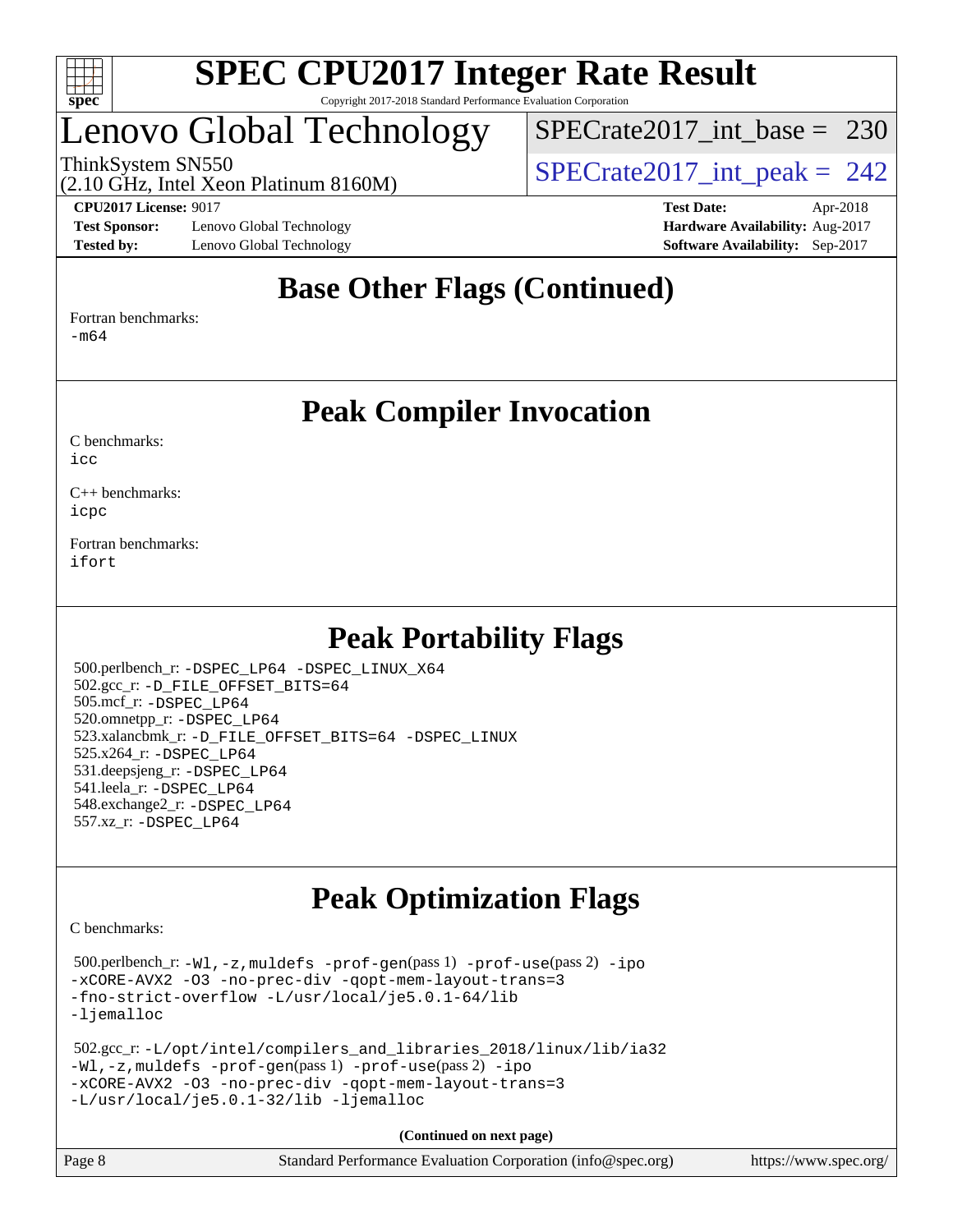

### Lenovo Global Technology

 $SPECrate2017\_int\_base = 230$ 

(2.10 GHz, Intel Xeon Platinum 8160M)

ThinkSystem SN550<br>  $\angle (2.10 \text{ GHz. Intel Yoon Plotinum } 8160 \text{M})$   $\angle$  [SPECrate2017\\_int\\_peak =](http://www.spec.org/auto/cpu2017/Docs/result-fields.html#SPECrate2017intpeak) 242

**[Test Sponsor:](http://www.spec.org/auto/cpu2017/Docs/result-fields.html#TestSponsor)** Lenovo Global Technology **[Hardware Availability:](http://www.spec.org/auto/cpu2017/Docs/result-fields.html#HardwareAvailability)** Aug-2017 **[Tested by:](http://www.spec.org/auto/cpu2017/Docs/result-fields.html#Testedby)** Lenovo Global Technology **[Software Availability:](http://www.spec.org/auto/cpu2017/Docs/result-fields.html#SoftwareAvailability)** Sep-2017

**[CPU2017 License:](http://www.spec.org/auto/cpu2017/Docs/result-fields.html#CPU2017License)** 9017 **[Test Date:](http://www.spec.org/auto/cpu2017/Docs/result-fields.html#TestDate)** Apr-2018

### **[Peak Optimization Flags \(Continued\)](http://www.spec.org/auto/cpu2017/Docs/result-fields.html#PeakOptimizationFlags)**

 505.mcf\_r: [-Wl,-z,muldefs](http://www.spec.org/cpu2017/results/res2018q2/cpu2017-20180511-05465.flags.html#user_peakEXTRA_LDFLAGS505_mcf_r_link_force_multiple1_b4cbdb97b34bdee9ceefcfe54f4c8ea74255f0b02a4b23e853cdb0e18eb4525ac79b5a88067c842dd0ee6996c24547a27a4b99331201badda8798ef8a743f577) [-xCORE-AVX2](http://www.spec.org/cpu2017/results/res2018q2/cpu2017-20180511-05465.flags.html#user_peakCOPTIMIZE505_mcf_r_f-xCORE-AVX2) [-ipo](http://www.spec.org/cpu2017/results/res2018q2/cpu2017-20180511-05465.flags.html#user_peakCOPTIMIZE505_mcf_r_f-ipo) [-O3](http://www.spec.org/cpu2017/results/res2018q2/cpu2017-20180511-05465.flags.html#user_peakCOPTIMIZE505_mcf_r_f-O3) [-no-prec-div](http://www.spec.org/cpu2017/results/res2018q2/cpu2017-20180511-05465.flags.html#user_peakCOPTIMIZE505_mcf_r_f-no-prec-div) [-qopt-mem-layout-trans=3](http://www.spec.org/cpu2017/results/res2018q2/cpu2017-20180511-05465.flags.html#user_peakCOPTIMIZE505_mcf_r_f-qopt-mem-layout-trans_de80db37974c74b1f0e20d883f0b675c88c3b01e9d123adea9b28688d64333345fb62bc4a798493513fdb68f60282f9a726aa07f478b2f7113531aecce732043) [-L/usr/local/je5.0.1-64/lib](http://www.spec.org/cpu2017/results/res2018q2/cpu2017-20180511-05465.flags.html#user_peakEXTRA_LIBS505_mcf_r_jemalloc_link_path64_4b10a636b7bce113509b17f3bd0d6226c5fb2346b9178c2d0232c14f04ab830f976640479e5c33dc2bcbbdad86ecfb6634cbbd4418746f06f368b512fced5394) [-ljemalloc](http://www.spec.org/cpu2017/results/res2018q2/cpu2017-20180511-05465.flags.html#user_peakEXTRA_LIBS505_mcf_r_jemalloc_link_lib_d1249b907c500fa1c0672f44f562e3d0f79738ae9e3c4a9c376d49f265a04b9c99b167ecedbf6711b3085be911c67ff61f150a17b3472be731631ba4d0471706)

 525.x264\_r: [-Wl,-z,muldefs](http://www.spec.org/cpu2017/results/res2018q2/cpu2017-20180511-05465.flags.html#user_peakEXTRA_LDFLAGS525_x264_r_link_force_multiple1_b4cbdb97b34bdee9ceefcfe54f4c8ea74255f0b02a4b23e853cdb0e18eb4525ac79b5a88067c842dd0ee6996c24547a27a4b99331201badda8798ef8a743f577) [-xCORE-AVX2](http://www.spec.org/cpu2017/results/res2018q2/cpu2017-20180511-05465.flags.html#user_peakCOPTIMIZE525_x264_r_f-xCORE-AVX2) [-ipo](http://www.spec.org/cpu2017/results/res2018q2/cpu2017-20180511-05465.flags.html#user_peakCOPTIMIZE525_x264_r_f-ipo) [-O3](http://www.spec.org/cpu2017/results/res2018q2/cpu2017-20180511-05465.flags.html#user_peakCOPTIMIZE525_x264_r_f-O3) [-no-prec-div](http://www.spec.org/cpu2017/results/res2018q2/cpu2017-20180511-05465.flags.html#user_peakCOPTIMIZE525_x264_r_f-no-prec-div) [-qopt-mem-layout-trans=3](http://www.spec.org/cpu2017/results/res2018q2/cpu2017-20180511-05465.flags.html#user_peakCOPTIMIZE525_x264_r_f-qopt-mem-layout-trans_de80db37974c74b1f0e20d883f0b675c88c3b01e9d123adea9b28688d64333345fb62bc4a798493513fdb68f60282f9a726aa07f478b2f7113531aecce732043) [-fno-alias](http://www.spec.org/cpu2017/results/res2018q2/cpu2017-20180511-05465.flags.html#user_peakEXTRA_OPTIMIZE525_x264_r_f-no-alias_77dbac10d91cbfe898fbf4a29d1b29b694089caa623bdd1baccc9957d4edbe8d106c0b357e2748a65b44fc9e83d78098bb898077f3fe92f9faf24f7bd4a07ed7) [-L/usr/local/je5.0.1-64/lib](http://www.spec.org/cpu2017/results/res2018q2/cpu2017-20180511-05465.flags.html#user_peakEXTRA_LIBS525_x264_r_jemalloc_link_path64_4b10a636b7bce113509b17f3bd0d6226c5fb2346b9178c2d0232c14f04ab830f976640479e5c33dc2bcbbdad86ecfb6634cbbd4418746f06f368b512fced5394) [-ljemalloc](http://www.spec.org/cpu2017/results/res2018q2/cpu2017-20180511-05465.flags.html#user_peakEXTRA_LIBS525_x264_r_jemalloc_link_lib_d1249b907c500fa1c0672f44f562e3d0f79738ae9e3c4a9c376d49f265a04b9c99b167ecedbf6711b3085be911c67ff61f150a17b3472be731631ba4d0471706)

557.xz\_r: Same as 505.mcf\_r

[C++ benchmarks:](http://www.spec.org/auto/cpu2017/Docs/result-fields.html#CXXbenchmarks)

```
520.omnetpp_r:-Wl-prof-use-ipo
-xCORE-AVX2 -O3 -no-prec-div -qopt-mem-layout-trans=3
-L/usr/local/je5.0.1-64/lib -ljemalloc
```

```
 523.xalancbmk_r: -L/opt/intel/compilers_and_libraries_2018/linux/lib/ia32
-Wl,-z,muldefs -prof-gen(pass 1) -prof-use(pass 2) -ipo
-xCORE-AVX2 -O3 -no-prec-div -qopt-mem-layout-trans=3
-L/usr/local/je5.0.1-32/lib -ljemalloc
```
531.deepsjeng\_r: Same as 520.omnetpp\_r

541.leela\_r: Same as 520.omnetpp\_r

#### [Fortran benchmarks](http://www.spec.org/auto/cpu2017/Docs/result-fields.html#Fortranbenchmarks):

```
-Wl,-z,muldefs -xCORE-AVX2 -ipo -O3 -no-prec-div
-qopt-mem-layout-trans=3 -nostandard-realloc-lhs -align array32byte
-L/usr/local/je5.0.1-64/lib -ljemalloc
```
### **[Peak Other Flags](http://www.spec.org/auto/cpu2017/Docs/result-fields.html#PeakOtherFlags)**

[C benchmarks \(except as noted below\)](http://www.spec.org/auto/cpu2017/Docs/result-fields.html#Cbenchmarksexceptasnotedbelow):  $-m64 - std= c11$  $-m64 - std= c11$  502.gcc\_r: [-m32](http://www.spec.org/cpu2017/results/res2018q2/cpu2017-20180511-05465.flags.html#user_peakCCLD502_gcc_r_intel_ia32_18.0_2666f1173eb60787016b673bfe1358e27016ef7649ea4884b7bc6187fd89dc221d14632e22638cde1c647a518de97358ab15d4ad098ee4e19a8b28d0c25e14bf) [-std=c11](http://www.spec.org/cpu2017/results/res2018q2/cpu2017-20180511-05465.flags.html#user_peakCCLD502_gcc_r_intel_compiler_c11_mode_0e1c27790398a4642dfca32ffe6c27b5796f9c2d2676156f2e42c9c44eaad0c049b1cdb667a270c34d979996257aeb8fc440bfb01818dbc9357bd9d174cb8524) [C++ benchmarks \(except as noted below\):](http://www.spec.org/auto/cpu2017/Docs/result-fields.html#CXXbenchmarksexceptasnotedbelow)  $-m64$ 

523.xalancbmk\_r: [-m32](http://www.spec.org/cpu2017/results/res2018q2/cpu2017-20180511-05465.flags.html#user_peakCXXLD523_xalancbmk_r_intel_ia32_18.0_2666f1173eb60787016b673bfe1358e27016ef7649ea4884b7bc6187fd89dc221d14632e22638cde1c647a518de97358ab15d4ad098ee4e19a8b28d0c25e14bf)